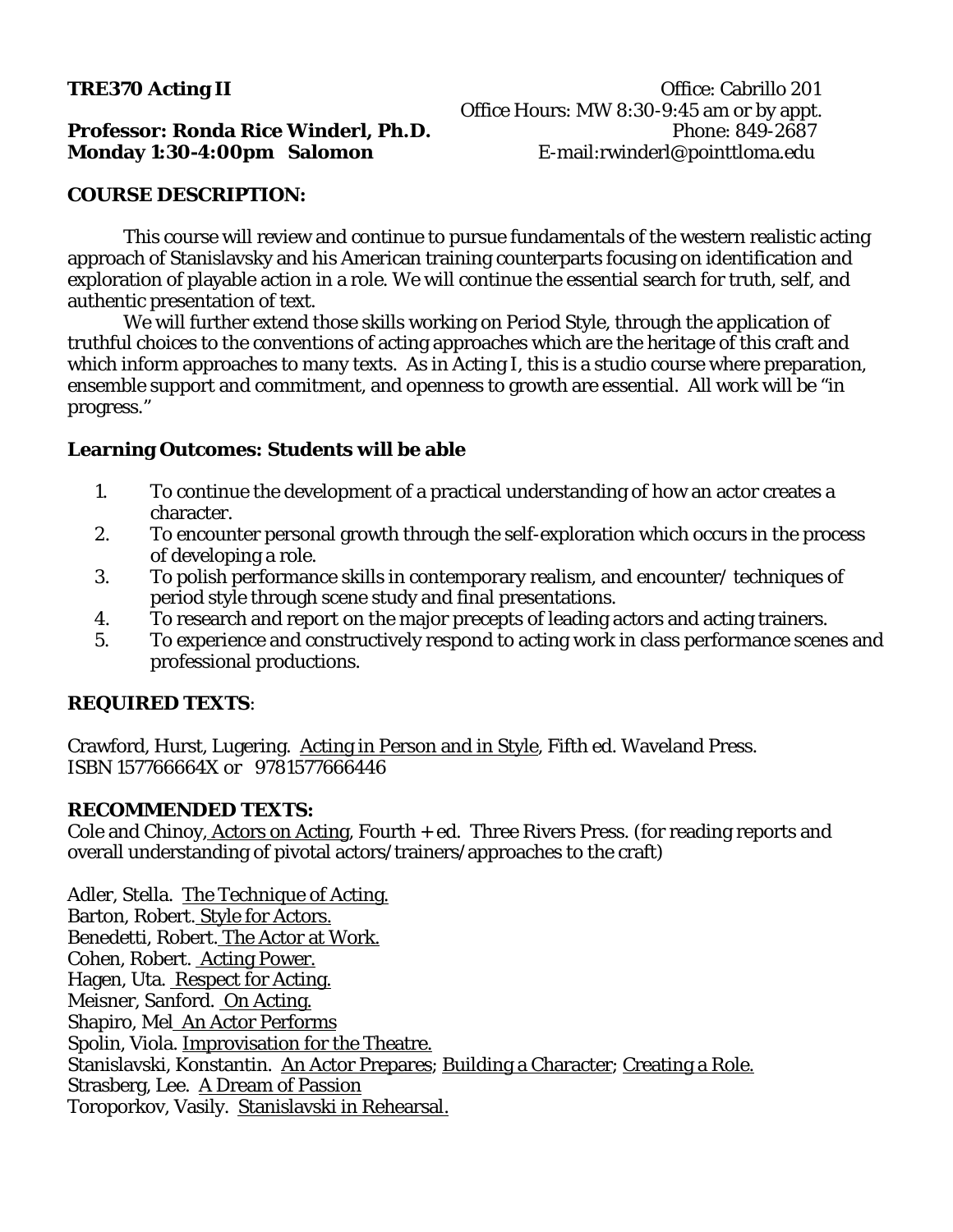**ELECTRONIC DEVICES:** Cell phones must be disabled during class (no texting), and laptops/other devices used for note-taking only (in the front row and visible to instructor, wifi disabled.) Other use will heavily impact the class participation portion of your grade.

### **ACADEMIC ACCOMMODATIONS:**

While all students are expected to meet the minimum academic standards for completion of this course as established by the instructor, students with disabilities may require academic accommodations. At Point Loma Nazarene University, students requesting academic accommodations must file documentation with the Disability Resource Center (DRC), located in the Bond Academic Center. Once the student files documentation, the Disability Resource Center will contact the student's instructors and provide written recommendations for reasonable and appropriate accommodations to meet the individual learning needs of the student. This policy assists the University in its commitment to full compliance with Section 504 of the Rehabilitation Act of 1973, the Americans with Disabilities (ADA) Act of 1990, and ADA Amendments Act of 2008, all of which prohibit discrimination against students with disabilities and guarantees all qualified students equal access to and benefits of PLNU programs and activities.

# **COURSE PROCEDURES & REQUIREMENTS:**

1. Prompt, consistent attendance will ensure your success. More than 2 absences will seriously impact your class participation for the course, and 2 late arrivals count as an absence. According to catalog policy, at 3 absences you may be de-enrolled from the course and the only excused absences are those approved by the Academic Dean. We have so much terrific material to cover and performances to produce/experience, that we will need to start on time and need your full involvement in each class. Assignments, presentations and performances are due and may be handed in/taken only on day assigned unless officially excused, in which case arrangements must be made ahead of time.

2. Thorough reading of assigned text and hand-outs evidenced through active class participation and discussion is essential. I will throw out leading questions and expect you to be ready to explain and comment on the material. Lively discussion, enthusiastic tackling of exercises, and creative performance should be the heart of this course. Unannounced quizzes will be given as needed to reward careful reading and enthusiastic response to the material. Bringing your books/scripts to class each session and taking careful notes are an essential part of preparation and participation.

3. Research, oral presentation (10-15 min.), class hand-out (1 page), and outline (2-3 pages) with bibliography on two acting texts, or two influential actor/trainers will be required. Each of the two outlines must be typed and thoroughly cover the topic selected. Outlines and reports are accepted only on date assigned. Presentations should creatively involve the class in exercises and as many visual, audio, and performance illustrations as possible.

4. Application of techniques/approaches in the polished performance of five acting scenes.

5. Attendance at selected theatre/video presentations and a brief (1 page) typed response to the performance. Response papers will be due at the beginning of the class following the performance. Tickets for 3 plays for a total of \$70 or less will be required.

6. Comprehensive final performance exam incorporating material from readings, lectures, class discussion and presentations, and your most creative ideas.

# **SUPPLEMENTARY READING PRESENTATIONS**

From the list of recommended texts or pairs of readings listed below from Actors on Acting, please select 2 and sign up for a report focus on each. Read your selection thoroughly taking notes and research other information about your texts (or author or topic). From your findings, prepare a 15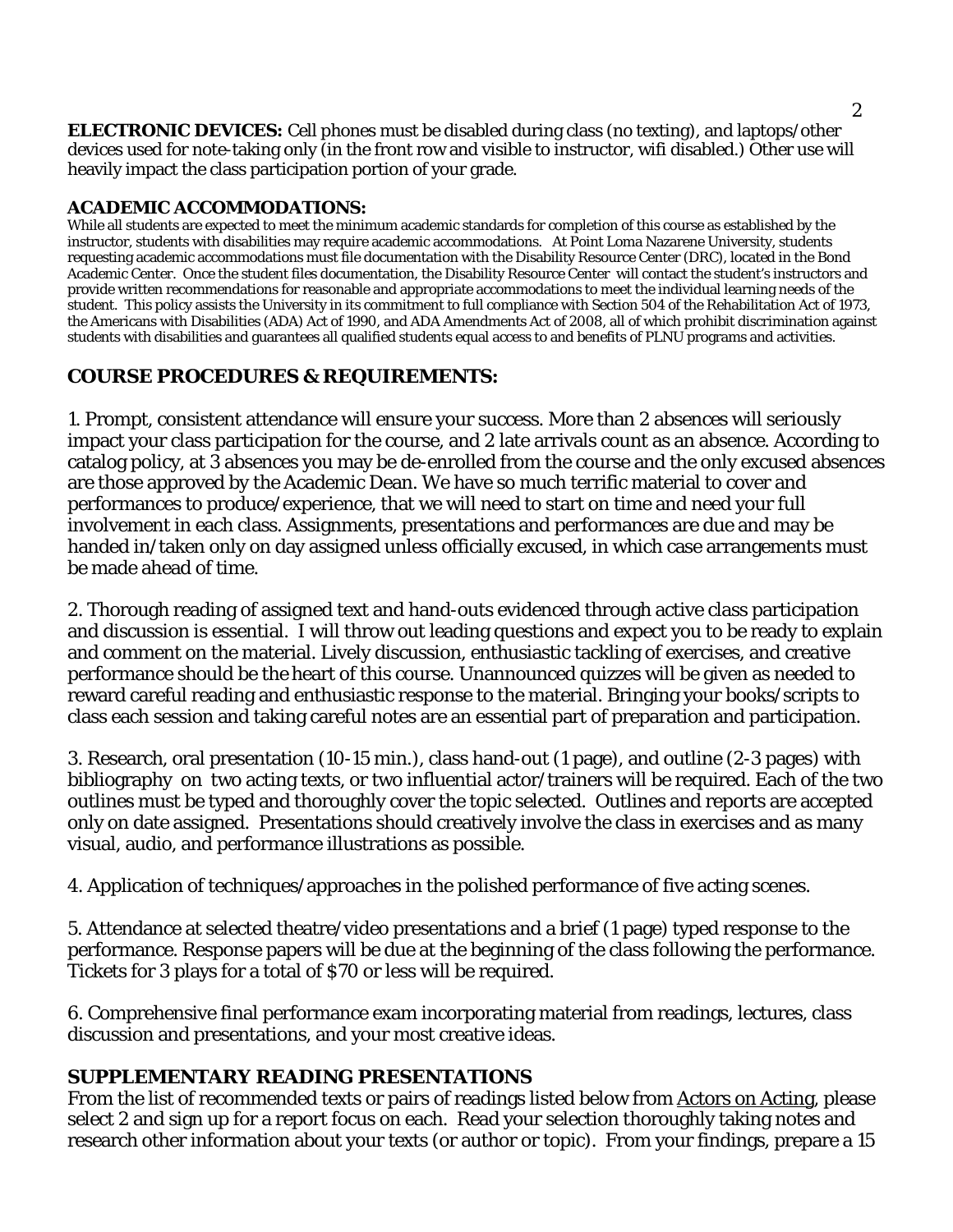min. class report summarizing their major ideas/techniques for the actor, illustrating with exercises, etc. whenever possible. A hand-out for each class member and a 2-3 page outline of your findings should be handed in before your presentation.

We will begin most class sessions with one of these reports. Please make them as memorable, accurate, and practical as possible to enhance knowledge of practitioners and practice. Select a recommended text, or these readings from Actors on Acting (requiring outside research):

Michael Redgrave pp. 402-408; Laurence Olivier pp. 408-416 Peter Brook pp. 422-428; Charles Marowitz pp. 428-438 Michael Chekhov pp. 518-522; Jerzy Grotowski pp. 529-535 Robert Lewis pp. 629-634; Geraldine Page pp. 635-641 Julian Beck and Judith Malina pp. 652-662; Joseph Chaikin pp. 663-669

# **GRADE ASSIGNMENT**

In any artistic work, evaluation is somewhat subjective. Preparation and effort to inculcate the requisite discipline necessary for effective acting will be strongly considered, as well as level of proficiency on the stated expectations for each assignment. Taking risks and trying approaches, especially those introduced in class, will affect the grade for an assignment, but polished and thoughtful performances indicating growth are most essential.

A: Indicates excellent work that reflects thinking, creativity, individuality, and a very high level of intellectual attainment.

B: Indicates good work that reflects a thorough understanding of theory but is lacking in individual thinking and creativity.

C: Indicates work that reflects a satisfactory completion of the assignment as directed, but is lacking in thoroughness, individual thinking, and creativity.

D: Indicates work that reflects a lack of understanding of theory and/or fails to fulfill the assigned tasks.

F: Indicates work that reflects an inability or unwillingness to do the assigned task.

# **GRADE COMPUTATION**

Grading for this course will be determined in the following manner:

| Performance assignments <sup>*</sup> (5) | 50%           | 500 points |
|------------------------------------------|---------------|------------|
| Live Performance Response Papers (2)     | 20%           | 200        |
| <b>Class Research Presentations</b>      | 10%           | 100        |
| <b>Final Performance Assignment</b>      | 10%           | 100        |
| <b>Attendance &amp; Participation</b>    | 10%           | 100        |
|                                          | 100%<br>TOTAL | 1000       |

# **COURSE SCHEDULE: DATE TOPIC ASSIGNMENT DUE**

1/21 Course orientation and overview Syllabus, report selection 1/28 Acting: In Person Ch 1-4, 15; 1 report; class assgn.

Developing Inner Resources Register 6-8 min. Realism scenes (script copy)